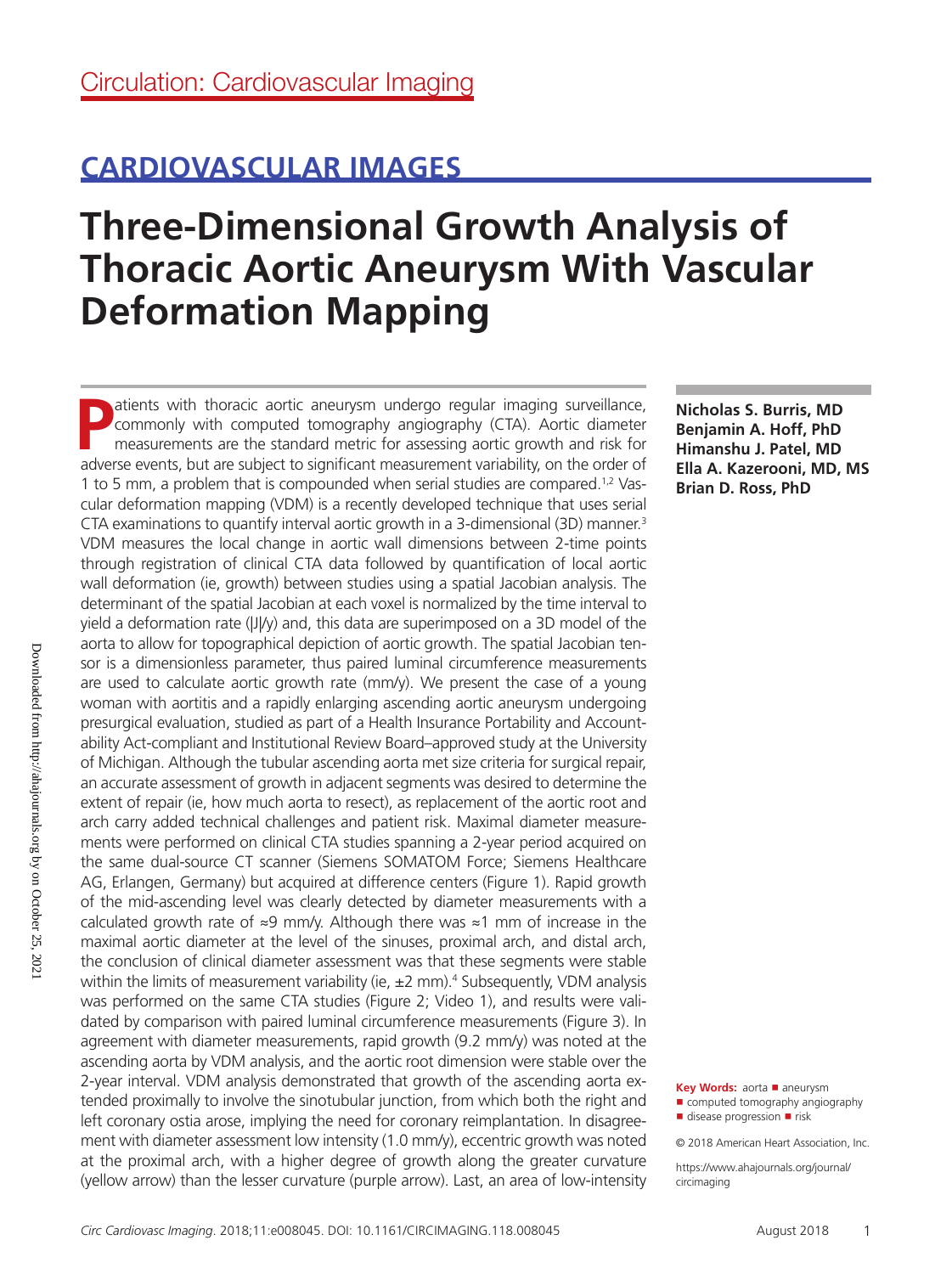growth (0.8 mm/y) was detected at the mid-descending level, which was not clinically suspected but consistent with the patient's aortitis (blue arrowhead). Using VDM results, a surgical repair strategy was devised that maximized resection of diseased aortic tissue while balancing surgical risk (Figure 2; gray dotted line). Aortic growth occurs as a result of failing aortic wall structural integrity; however, diameter-based assessments are often limited for confident detection of slow because of measurement variability and do not depict growth in a 3D manner. VDM is a new imaging analysis technique that overcomes these limitations, whereas harnessing the high-resolution, volumetric data produced by modern CTA techniques, allowing for a more comprehensive depiction of aortic growth that can be applied to inform surgical planning and advance understanding of thoracic aortic aneurysm disease progression.

#### **ARTICLE INFORMATION**

#### **Correspondence**

Nicholas S. Burris, MD, Department of Radiology, University of Michigan, 1500 E Medical Center Dr, TC B1-132, SPC-5030, Ann Arbor, MI 48109-5030. E-mail [nburris@med.umich.edu](mailto:nburris@med.umich.edu)

#### **Affiliations**

Department of Radiology (N.S.B., E.A.K.), Department of Cardiothoracic Surgery (H.J.P.), and Department of Biologic Chemistry (B.D.R.), University of

Michigan, Ann Arbor. Department of Radiology, Center for Molecular Imaging, University of Michigan, Ann Arbor. (B.A.H., B.D.R.).

#### **Sources of Funding**

Dr Burris received a Research Fellow Grant from the Radiologic Society of North America (RF1502) and Dr Ross, US National Institutes of Health R35CA197701 and U01CA166104.

#### **Disclosures**

Drs Burris, Hoff, Kazerooni, and Ross are entitled to royalties from the licensure of intellectual property studied in this research. The Vascular Deformation Mapping technology has been licensed to Imbio, LLC, a company in which Dr Ross has a financial interest. The other author reports no conflicts.

### **REFERENCES**

- 1. Asch FM, Yuriditsky E, Prakash SK, Roman MJ, Weinsaft JW, Weissman G, Weigold WG, Morris SA, Ravekes WJ, Holmes KW, Silberbach M, Milewski RK, Kroner BL, Whitworth R, Eagle KA, Devereux RB, Weissman NJ; GenTAC Investigators. The need for standardized methods for measuring the aorta: multimodality core lab experience from the GenTAC registry. *JACC Cardiovasc Imaging*. 2016;9:219–226. doi: 10.1016/j.jcmg.2015.06.023
- 2. Elefteriades JA, Farkas EA. Thoracic aortic aneurysm clinically pertinent controversies and uncertainties. *J Am Coll Cardiol*. 2010;55:841–857. doi: 10.1016/j.jacc.2009.08.084
- 3. Burris NS, Hoff BA, Kazerooni EA, Ross BD. Vascular deformation mapping (VDM) of thoracic aortic enlargement in aneurysmal disease and dissection. *Tomography*. 2017;3:163–173. doi: 10.18383/j.tom.2017.00015
- 4. Quint LE, Liu PS, Booher AM, Watcharotone K, Myles JD. Proximal thoracic aortic diameter measurements at CT: repeatability and reproducibility according to measurement method. *Int J Cardiovasc Imaging*. 2013;29:479– 488. doi: 10.1007/s10554-012-0102-9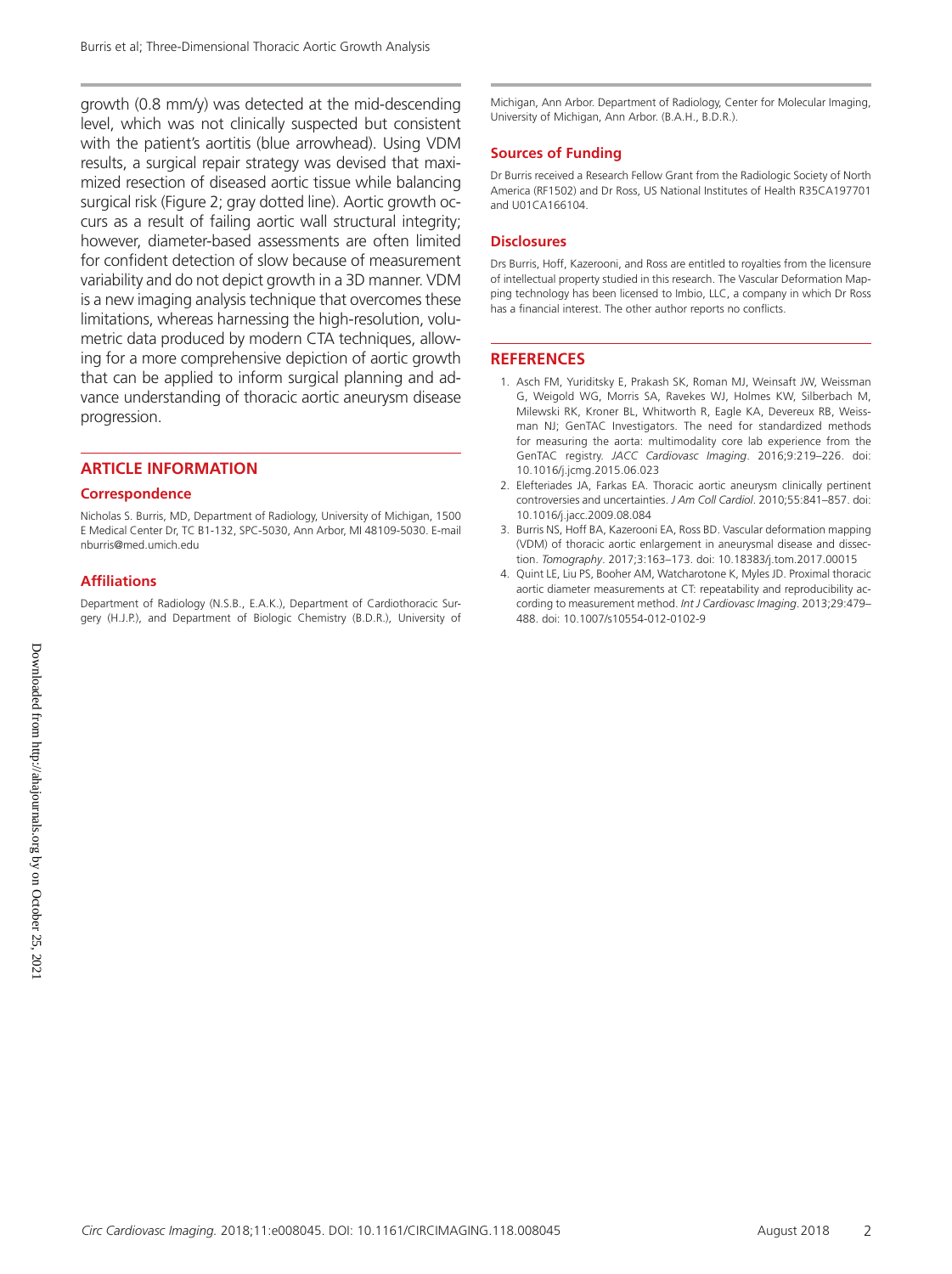

**Figure 1. Aortic growth assessment by diameter measurements: Three-dimensional volume rendering of the most recent computed tomography angiography (CTA) examination (left) demonstrating standard locations for clinical aortic diameter measurements, including sinuses of Valsalva (A), midascending (B), proximal arch (C), and distal arch (D).**

Maximum aortic diameter measurements (in mm) at each location are shown at baseline (2016) and follow-up (2018) CTA examinations at the matched locations, using double-oblique technique.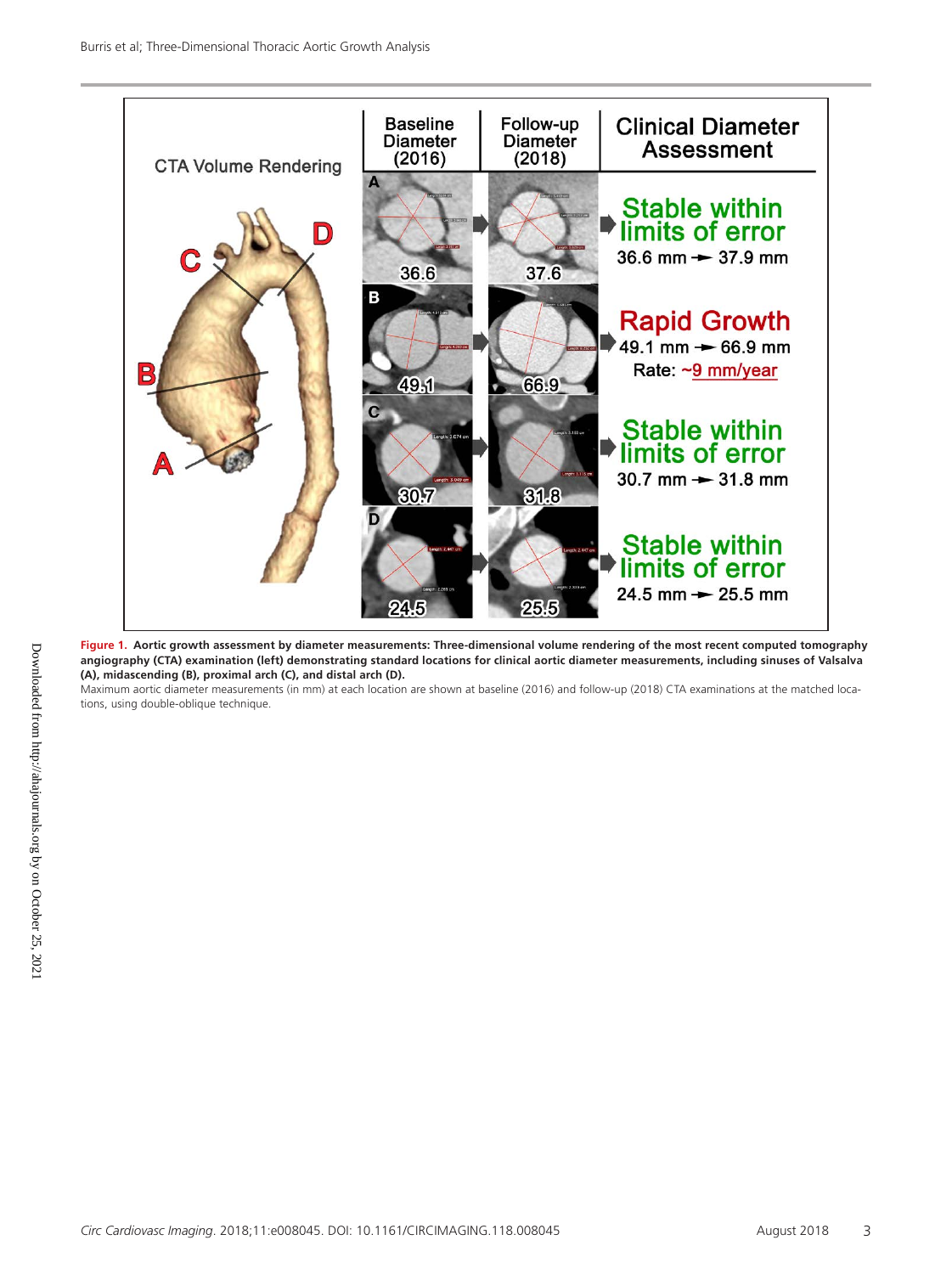

**Figure 2. Result of vascular deformation mapping (VDM) shown in left anterior oblique (LAO; left) and right posterior oblique (RPO; right) projections.**

The color scale represents the degree of measured aortic wall deformation by spatial Jacobian analysis and is normalized by the interval between computed tomography angiography examinations to yield a growth rate (|J|/y). Based on VDM analysis, growth of the ascending aorta involved the right coronary (RCA) and left main coronary (LM) ostia. (white arrows), and eccentric growth was noted in the proximal arch, which was higher in degree along the greater curvature (yellow arrow) than the lesser curvature (purple arrow). A focal region of growth was detected at the mid-descending level (blue arrowhead). An aberrant origin of the right subclavian artery was incidentally noted.